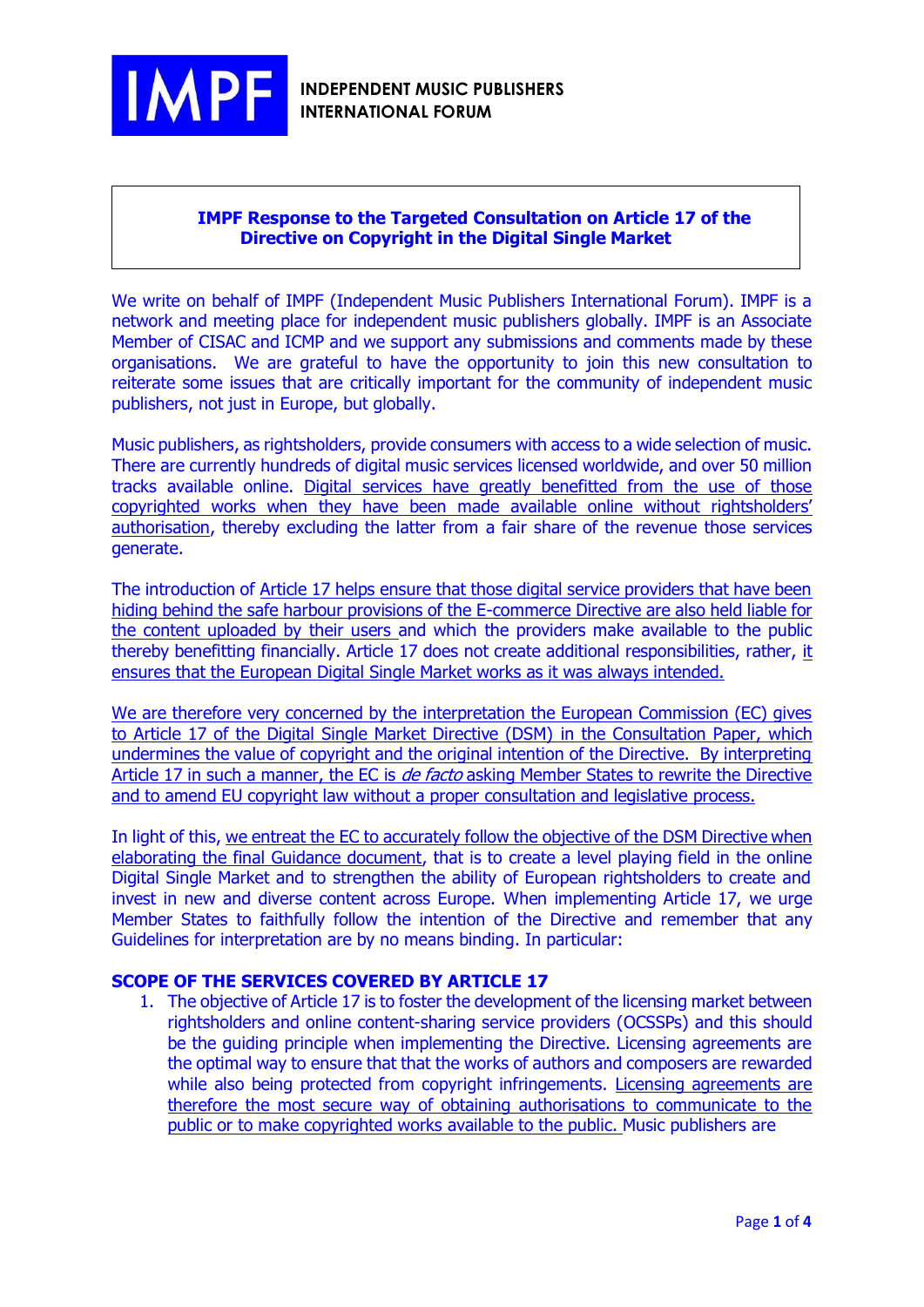

accustomed to grant licenses on a straightforward, and even automated basis in many instances. As rightsholders, we fully embrace the use of music in digital services.

2. Member States should ensure that the definition of online content-sharing service providers (OCSSP) is crafted in a sufficiently clear way so that it enables the inclusion of all services that store and make available copyright content uploaded by their users. We would caution against any specification in national law of the services that are excluded from the scope of OCSSP. Overly explicit exclusions as cited in Article 2(6) of the Directive risk making it inefficient in the (near) future. One exemption today for a certain type of service, will mean thousands of services building their business model on the back of such exemptions tomorrow. Article 17 should allow technologically neutral and future proof solutions.

### **AUTHORISATIONS**

- 3. Any guidance on authorisations by rightsholders should be sufficiently clear as to the overall objective of the Directive.
	- Article 17 is not *sui generis* right. It neither provides a wholly special regime from that already envisaged under the pre-existing acquis nor does it provide a new right of communication/making available to the public. It clarifies that certain digital service providers – which claimed to be mere intermediaries with no responsibility – indeed qualify as online content sharing service providers (OCSSPs) and perform a copyright relevant act, and therefore should be held liable for the content they make available to the public.
	- There should be no re-definition of Articles 3 and 4 of the InfoSoc Directive which are still entirely valid. Article 17 does not preclude that other services, not covered by the OCSSPs definition, also perform a copyright-restricted act, as per Articles 3 and 4 of the 2001 InfoSoc Directive. The reproduction acts carried out by OCSSPs should also require authorisation, as per Article 2 of the InfoSoc Directive.
	- There should be no broadening of exceptions and limitations. The concepts of quotation, criticism, review, parody, caricature, pastiche are autonomous concepts of EU law, and must be interpreted uniformly throughout the EU and in accordance with CJEU case law, without any possibility for Member States to alter the scope thereof.

### **BEST EFFORTS TO OBTAIN AN AUTHORISATION (ARTICLE 17(4)(a))**

- 4. Rightsholders should remain free to decide on the commercial exploitation of their works, on the basis of the rights granted by the authors and composers of those works. Any licensing model must respect the economic balance of the ecosystem. OCSSPs should be incentivised to negotiate licenses that ensure fair rates for rightsholders.
- 5. We do not see any difficulty for smaller service providers to obtain authorisation from rightsholders. Music publishers are used to granting licensed on a daily basis. Music publishers are continuously working on creative ways to grant all type of licenses in a customised manner depending on the need and the user. In addition, we work closely with collective management organisations and authors and composers to develop guidelines that facilitate and standardise small-scale licensing. We also engage in discussions with users on this matter. Smaller OCSSPs can always contact CMOs for the use of a certain repertoire. There are always ways to obtain authorisations.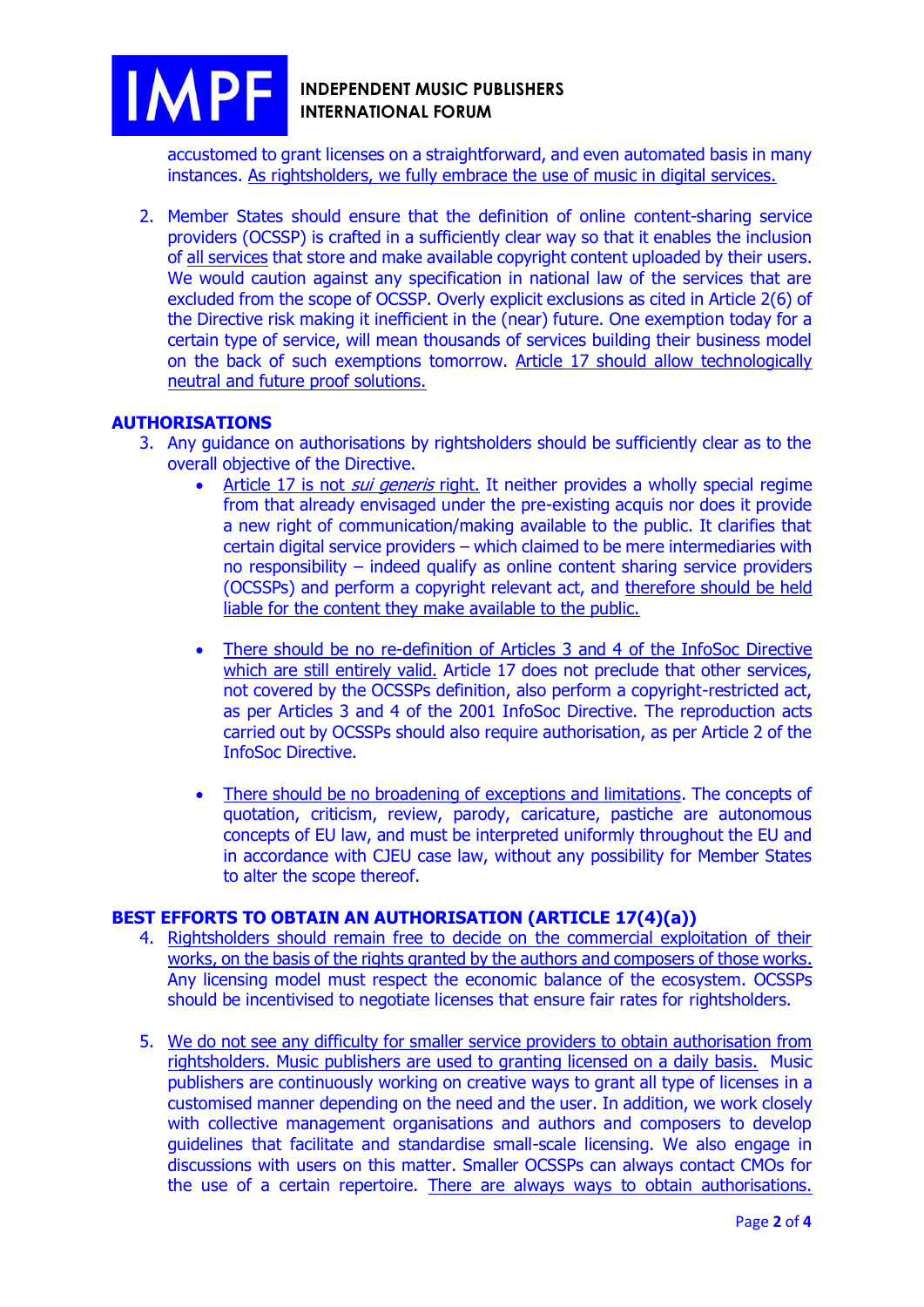

### **INDEPENDENT MUSIC PUBLISHERS INTERNATIONAL FORUM**

Furthermore, the proportionality principle cannot be used as an instrument to dilute OCSSPs' best efforts obligation to seek authorisation. Article 17(5) only refers to the proportionality of the measures that OCCSPs must take to comply with obligations under Article 17(4)(b) and (c), and in no way to the best efforts OCSSPs need to meet when seeking authorisations under Article 17(4)(a).

### **NOTICES SUBMITTED BY RIGHTHOLDERS TO REMOVE UNAUTHORISED CONTENT**

6. "Sufficiently substantiated" notices can only work properly if they are not too cumbersome. Arduous notification procedures, not implementing an efficient "stay down" policy, and not implementing efficient mechanisms to stop, limit and prevent infringing content are some examples of OCSSPs not making their best efforts to ensure the unavailability of specific unauthorised content.

#### **SMALL OCSSPs**

7. There is much discussion and concern about smaller OCSSPs and their capacity to adapt to the requirements of Article 17. However, there is no mention about the need to protect smaller rightsholders from copyright infringements. Small rightsholders – such as many of the companies that IMPF represents - are particularly vulnerable when negotiating with OCSSPs and are often the ones with no financial or human resources to police the Internet in search of infringing content. In the implementation of the Directive, Member States should not deviate from the aim of the Directive. OCSSPs, irrespective of their size, are responsible for carrying out a copyright relevant act when they give the public access to copyright-protected works uploaded by users, and therefore shall seek authorisation from rightsholders.

#### **TOOLS ENSURING UNAVAILABILITY OF UNAUTHORISED CONTENT**

- 8. For the music industry, the time between us identifying an infringement of our copyright and the time when the OCSSP removes or blocks the content from its service should be as short as possible. We are concerned that the wording in the article leads to overly long and burdensome procedures which could be catastrophic for our works in many instances (i.e. early releases). It is essential for rightsholders to be able to have the illegal content taken down expeditiously once it has been identified, since infringements can cause immense damage in a very short period of time. 'Expeditious' must therefore be interpreted in a way which is meaningful in relation to the internet medium. The application of the "country of origin" to the complaint and redress mechanism is wrong in our view. Under copyright rules, the principle of the country of destination applies to better protect the rightsholders' interests.
- 9. Article 17 is not creating additional responsibilities; the majority of the online service providers are already using content recognition techniques to deal with infringing content. However, we believe it should be absolutely clear that OCSSPs should bear the responsibility to put in place efficient mechanisms to stop, limit and prevent infringing content. These mechanisms should reflect the best possible standards. We also call for the introduction of accurate and transparent reporting mechanisms from the services as this is the basis to identify the remuneration that rightsholders should receive.